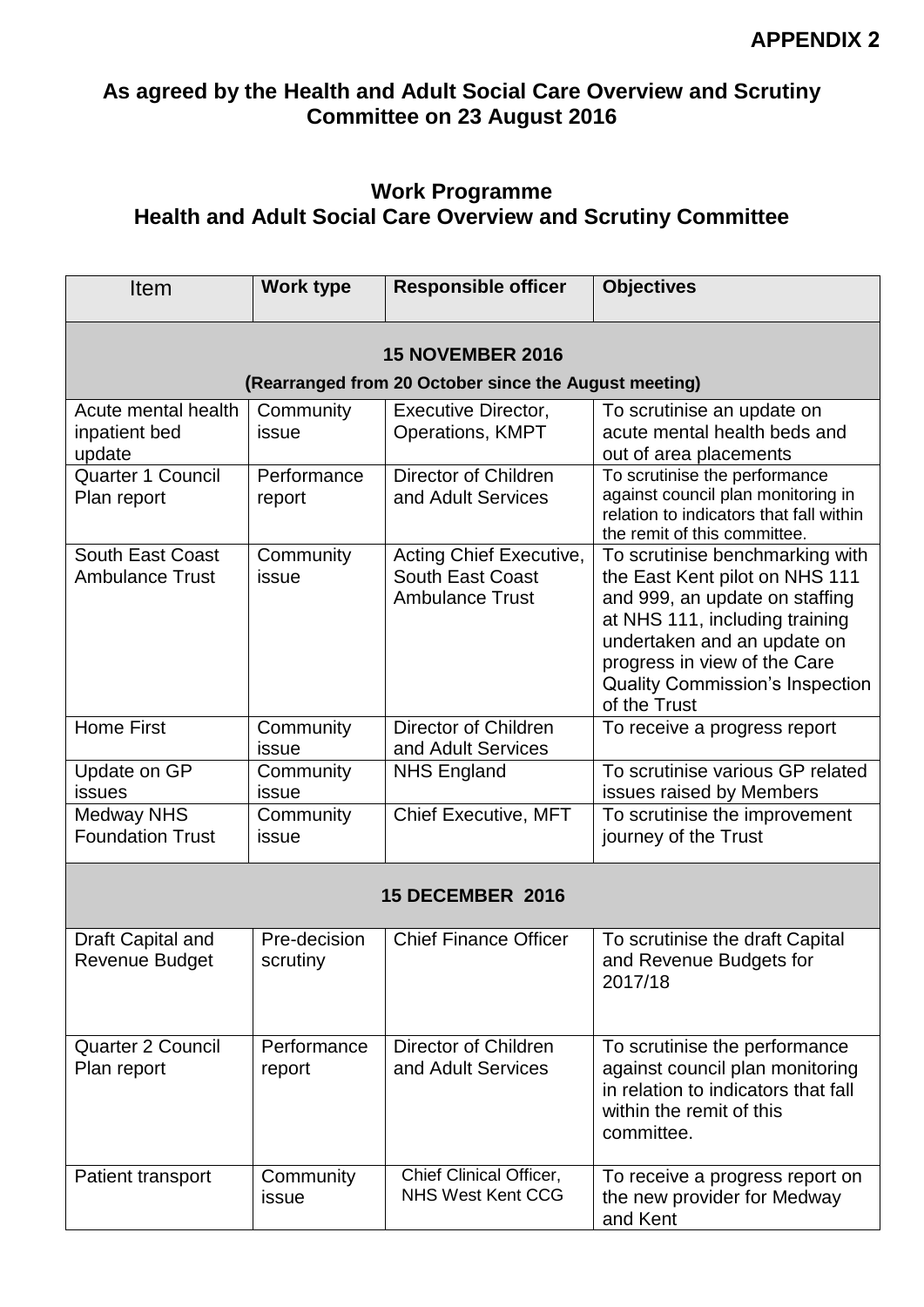| Item                                                                | Work type                 | <b>Responsible officer</b>                     | <b>Objectives</b>                                                                                                                                |  |
|---------------------------------------------------------------------|---------------------------|------------------------------------------------|--------------------------------------------------------------------------------------------------------------------------------------------------|--|
|                                                                     |                           |                                                |                                                                                                                                                  |  |
|                                                                     |                           | <b>24 JANUARY 2017</b>                         |                                                                                                                                                  |  |
| Acute mental health<br>inpatient bed update                         | Community<br>issue        | <b>Executive Director,</b><br>Operations, KMPT | To scrutinise an update on<br>acute mental health beds and<br>out of area placements                                                             |  |
| Portfolio Holder<br>Being Held to<br>Account                        | Holding to<br>account     | <b>Councillor Brake</b>                        | To hold the Portfolio Holder to<br>account on performance against<br>his portfolio                                                               |  |
| North Kent Urgent<br>Care Redesign                                  | Community<br><b>Issue</b> | Accountable Officer,<br>Medway CCG             | To further scrutinise the<br>proposals following public<br>consultation                                                                          |  |
| <b>16 MARCH 2017</b>                                                |                           |                                                |                                                                                                                                                  |  |
| Quarter 3 Council<br>Plan report                                    | Performance<br>report     | Director of Children<br>and Adult Services     | To scrutinise the performance<br>against council plan monitoring<br>in relation to indicators that fall<br>within the remit of this<br>committee |  |
| Kent and Medway<br>Sustainability and<br><b>Transformation Plan</b> | Community<br><b>Issue</b> | Accountable Officer,<br><b>Medway CCG</b>      | To scrutinise development and<br>implementation of the Plan                                                                                      |  |

| <b>DATE TO BE DETERMINED</b>                                                                                                 |                       |                                                                               |                                                                                                                                     |
|------------------------------------------------------------------------------------------------------------------------------|-----------------------|-------------------------------------------------------------------------------|-------------------------------------------------------------------------------------------------------------------------------------|
| <b>NHS Clinical</b><br>Commissioning<br><b>Group Five Year</b><br><b>Strategy 2016-2021</b><br>and Operating Plan<br>2016-17 | Community<br>Issue    | Accountable Officer,<br>Medway CCG                                            | To scrutinise the Strategy and<br><b>Operating Plan</b>                                                                             |
| Health and Wellbeing<br><b>Board Update</b>                                                                                  | Holding to<br>Account | Representatives of<br>Health and Wellbeing<br><b>Board</b>                    | To hold the Health and Wellbeing<br>Board to account against the<br>priorities in the Joint Health and<br><b>Wellbeing Strategy</b> |
| <b>Telecare Update</b>                                                                                                       | Community<br>Issue    | <b>TBC</b>                                                                    |                                                                                                                                     |
| Further information on<br>public access<br>defibrillators                                                                    | Community<br>issue    | Director of Corporate<br><b>Affairs &amp; Service</b><br>Development - SECAmb | To receive further feasibility study<br>on Public Access Defibrillators                                                             |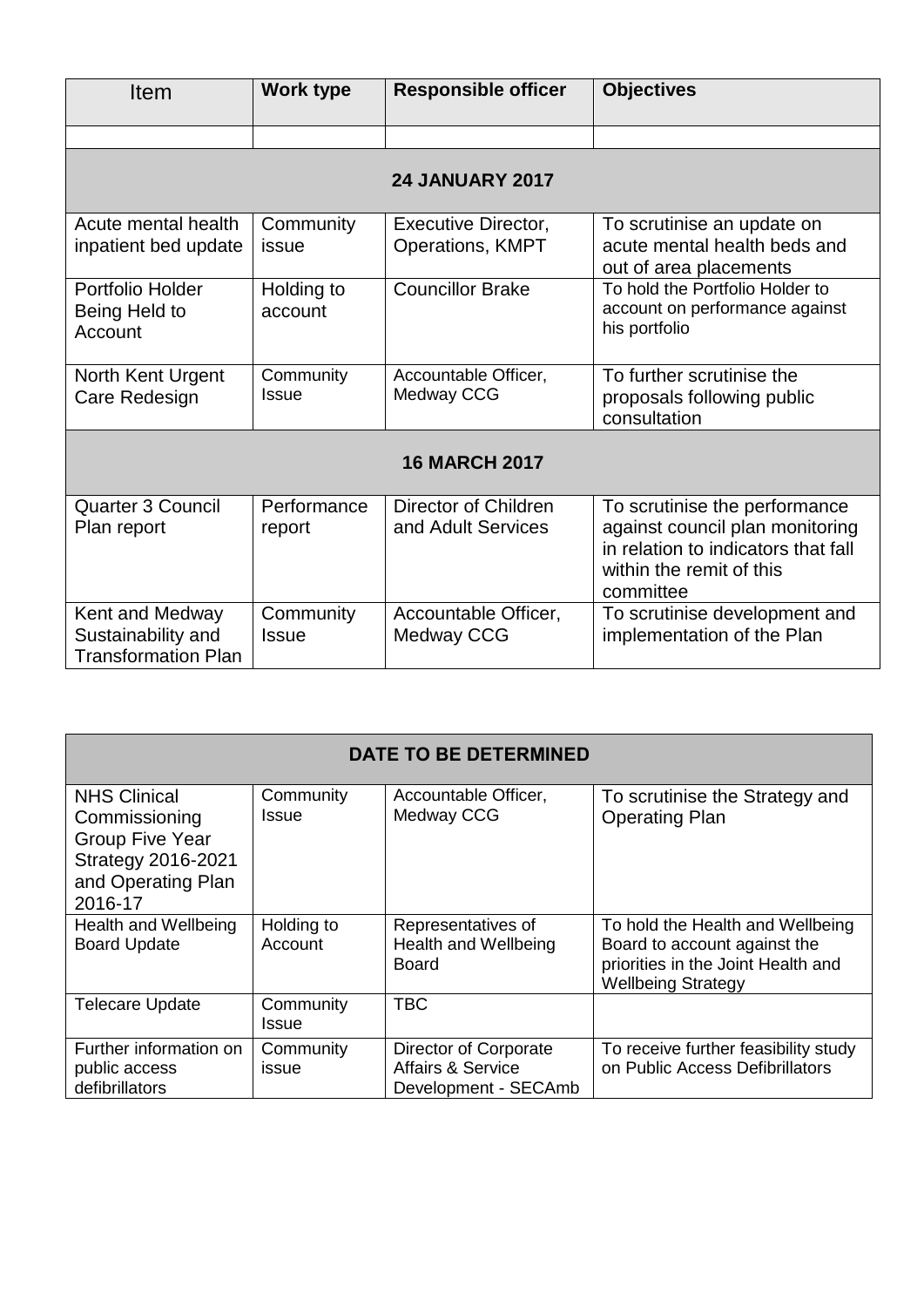# **Work completed in 2016/2017:**

## **June 2016**

- Update on Medway NHS Foundation Trust
- Proposed Development of the Health Service or Variation in
- Provision of Health Service Relocation of Stroke Beds from St
- Bartholomew's Hospital
- Acute Mental Health Inpatient Bed Review Update
- Council Plan End of Year Quarter 4 2015/16 Performance
- Monitoring Report
- "Getting Better Together" Medway Adult Social Care Strategy
- Work Programme

## **August 2016**

- Kent and Medway Sustainability and Transformation Plan
- NHS Medway Clinical Commissioning Group Five Year Strategy 2016-2021 and Operating Plan 2016-17
- North Kent Urgent Care Redesign
- Acute Mental Health Inpatient Bed Review Update
- All Age Eating Disorder Service in Kent and Medway
- Adult Social Care Dementia Review
- Adult Social Care Annual Complaints and Compliments Report 2015-16
- Work programme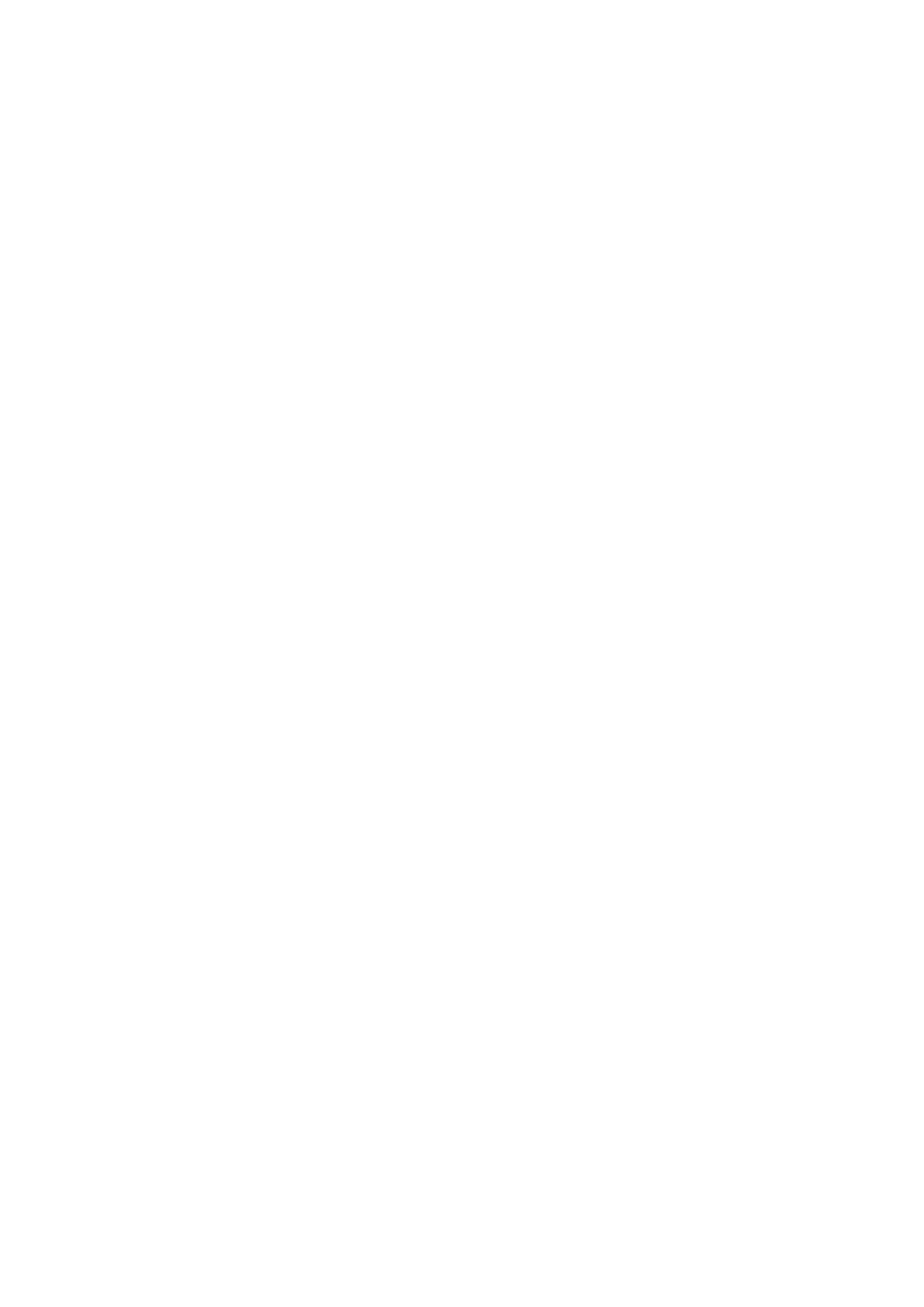### **Work Programme Regeneration, Culture and Environment Overview and Scrutiny Committee**

### **Policy framework documents: Community Safety Plan, Local Transport Plan and plans and other strategies which together comprise the Development Plan**

| <b>Item</b>                                                                                                                       | <b>Work type</b>           | <b>Responsible officer</b>                                                | <b>Objectives</b>                                                                                          |
|-----------------------------------------------------------------------------------------------------------------------------------|----------------------------|---------------------------------------------------------------------------|------------------------------------------------------------------------------------------------------------|
| 8 DECEMBER 2016                                                                                                                   |                            |                                                                           |                                                                                                            |
| Attendance by<br>the Portfolio<br>Holder for<br><b>Resources</b>                                                                  | Holding to account         | <b>Councillor Gulvin</b>                                                  |                                                                                                            |
| <b>Annual Scrutiny</b><br>of the Community<br>Safety<br>Partnership                                                               | Holding to account         | <b>Assistant Director</b><br><b>Frontline Services</b>                    | Annual scrutiny of the Community<br><b>Safety Partnership</b>                                              |
| Capital and<br><b>Revenue Budget</b><br>2017/18                                                                                   | Annual budget<br>report    | <b>Chief Finance Officer</b>                                              | To consider the Council's draft<br>capital and revenue budgets for<br>2017/18                              |
| <b>Council Plan</b><br>Monitoring<br>$2015/16 -$<br>Quarter <sub>2</sub>                                                          | Scrutiny of<br>Performance | Performance<br>Manager                                                    | Consider performance against the<br>Council's key measures of Success<br>for the second quarter of 2015/16 |
|                                                                                                                                   |                            | <b>17 JANUARY 2017</b>                                                    |                                                                                                            |
| Attendance by<br>the Deputy<br>Leader and<br>Portfolio Holder<br>for Housing and<br>Community<br><b>Services</b>                  | Holding to account         | <b>Councillor Doe</b>                                                     |                                                                                                            |
| Attendance by<br>the Portfolio<br><b>Holder for Inward</b><br>Investment,<br><b>Strategic</b><br>Regeneration<br>and Partnerships | Holding to account         | <b>Councillor Rodney</b><br><b>Chambers OBE</b>                           |                                                                                                            |
| <b>Annual Review of</b><br><b>Waste Contracts</b>                                                                                 | <b>Service Review</b>      | <b>Head of Waste</b><br><b>Services</b>                                   | The annual review of Waste<br>Contracts                                                                    |
| <b>Cultural Activities</b><br>Programme                                                                                           | Annual report              | <b>Assistant Director</b><br><b>Physical and Cultural</b><br>Regeneration | The annual report on the Cultural<br><b>Activities Programme</b>                                           |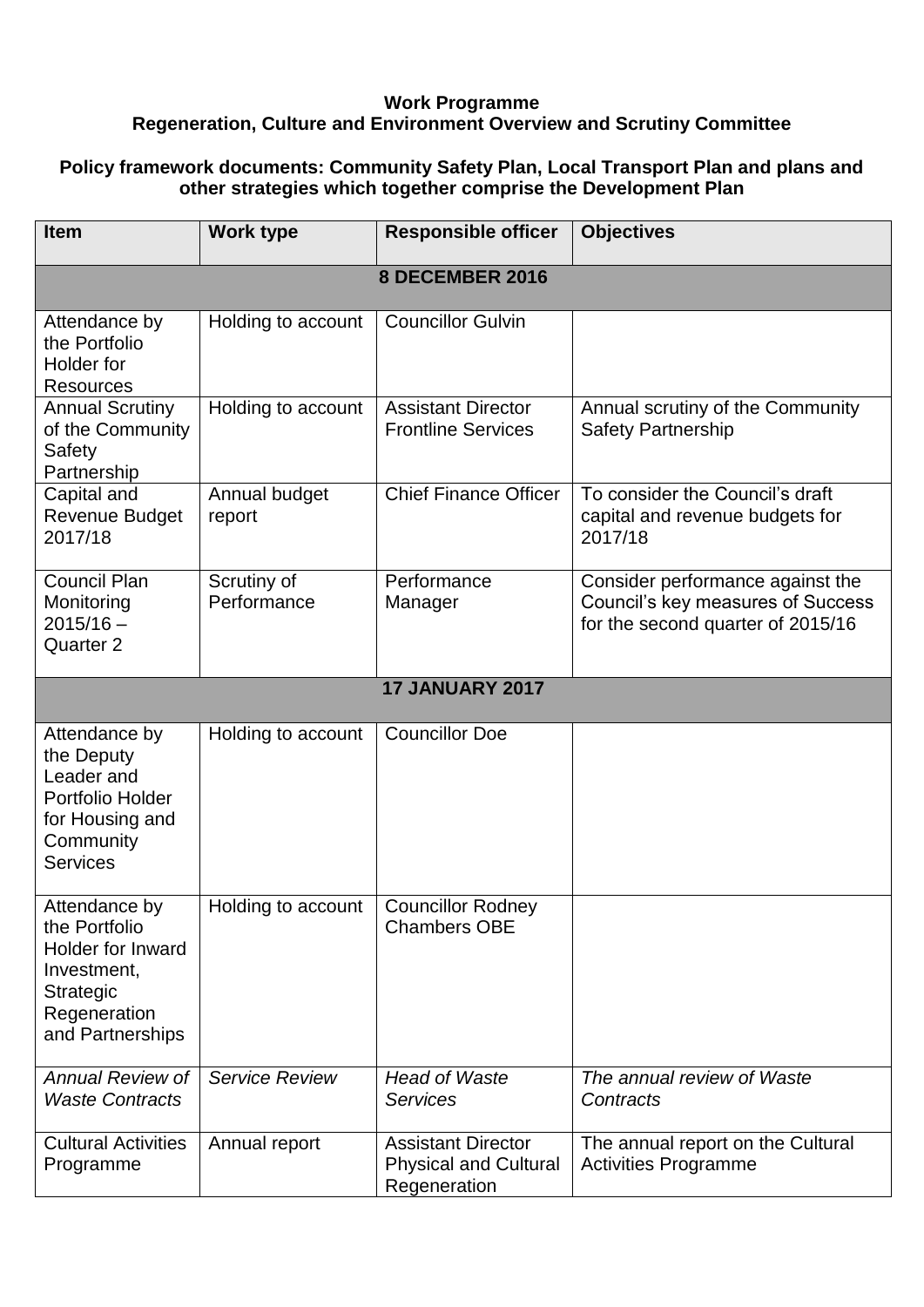| <b>Item</b>                                                                                                                                                                | Work type                  | <b>Responsible officer</b>                                                | <b>Objectives</b>                                                                                                                                                                                                                             |
|----------------------------------------------------------------------------------------------------------------------------------------------------------------------------|----------------------------|---------------------------------------------------------------------------|-----------------------------------------------------------------------------------------------------------------------------------------------------------------------------------------------------------------------------------------------|
| Housing<br>(Demand, Supply<br>and Affordability)<br>Task Group-<br>Update on<br>progress                                                                                   | Policy<br>Development      | <b>Assistant Director</b><br><b>Physical and Cultural</b><br>Regeneration | To receive an update on progress in<br>implementing the Task Group's<br>recommendations                                                                                                                                                       |
|                                                                                                                                                                            |                            | <b>28 MARCH 2017</b>                                                      |                                                                                                                                                                                                                                               |
| <b>Council Plan</b><br>Monitoring<br>$2015/16 -$<br>Quarter 3                                                                                                              | Scrutiny of<br>Performance | Performance<br>Manager                                                    | Consider performance against the<br>Council's key measures of Success<br>for the third quarter of 2015/16                                                                                                                                     |
| Attendance by<br>the Portfolio<br>Holder for<br><b>Business</b><br>Management                                                                                              | Holding to account         | <b>Councillor Turpin</b>                                                  |                                                                                                                                                                                                                                               |
|                                                                                                                                                                            |                            | <b>DATES TO BE DETERMINED</b>                                             |                                                                                                                                                                                                                                               |
| A report on the<br>possible<br>introduction of<br>20splenty<br>scheme<br>introducing speed<br>restrictions in<br>residential roads<br>in Medway                            | Policy<br>development      | Assistant Director,<br><b>Frontline Services</b>                          | To receive a report on the possible<br>introduction of a 20splenty scheme<br>for residential roads in Medway<br>either as a pilot or Medway wide to<br>be considered before referral to<br>Cabinet or Council (Agreed on 10<br>December 2015) |
| <b>Street Licensing</b><br>- Placing objects<br>on the highway                                                                                                             | Policy<br>development      | <b>Assistant Director</b><br><b>Frontline Services</b>                    | Subject to the pilot scheme being<br>approved by Cabinet in March 2016,<br>a report on the outcome of the pilot<br>scheme be submitted to this<br>Committee in the Summer of 2017<br>(Minute 715 – January 2016)                              |
| Information on<br>the levels of<br>finance needed<br>to be invested in<br>the highways<br>network in order<br>to maintain<br>current levels of<br>technical<br>performance | Other                      | Head of Highways,<br>Maintenance and<br>Parking                           | To respond to a request by the<br>Committee (Minute 899 - 29 March<br>2016)                                                                                                                                                                   |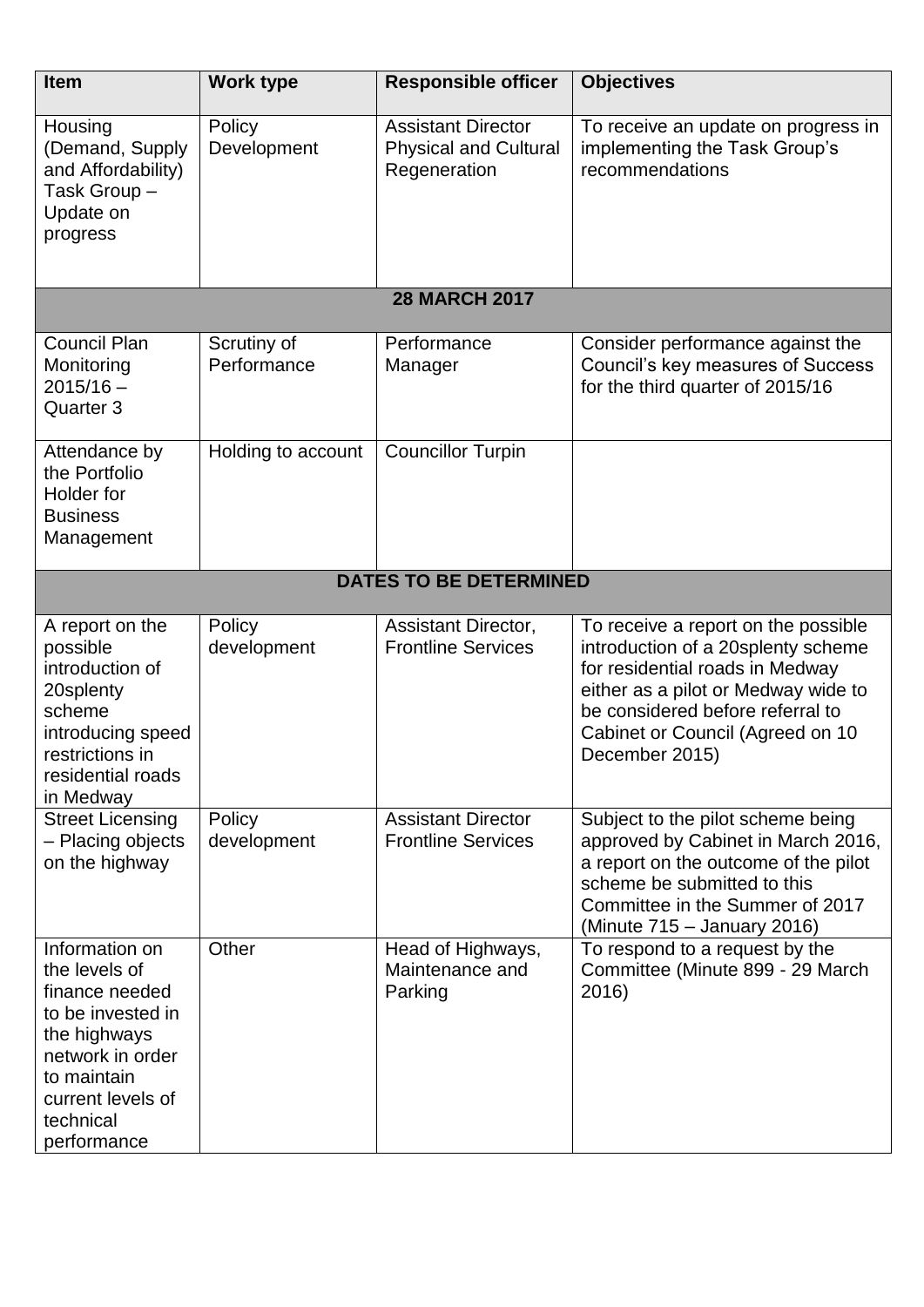| <b>Item</b>                                                                               | <b>Work type</b> | <b>Responsible officer</b> | <b>Objectives</b>                                                                                                                                                                                      |
|-------------------------------------------------------------------------------------------|------------------|----------------------------|--------------------------------------------------------------------------------------------------------------------------------------------------------------------------------------------------------|
| Kent and Essex<br><b>Inshore Fisheries</b><br>and Conservation<br><b>Authority Update</b> | Other            | <b>Democratic Services</b> | To receive an update from Kent and<br><b>Essex Inshore Fisheries and</b><br>Conservation Authority on the no-<br>take zone in the Medway Estuary.<br>12 months from August 2016.<br>Minute 197 refers. |

Annual reports and reviews considered by this committee are:

- 1. Annual Scrutiny of the Community Safety Partnership (December)
- 2. Annual Review of the Waste Contracts (January)
- 3. Cultural Activities Programme (January)
- 4. Annual Action Plan reviewing the progress of the Local Flood Risk Management Strategy (Sept/Oct)

Note: The Annual South Thames Gateway Building Control Partnership Business Plan is circulated via a Briefing Note prior to consideration by the Cabinet.

#### **Future meeting dates:**

2016/17:

8 December 2016 17 January 2017 28 March 2017

Work completed in 2016/17

#### 16 June 2016

York Avenue, Gillingham six month review following implementation of parking changes Update on Arriva Services in Medway Council Plan End of Year Quarter 4 2015/16 Performance Monitoring Report **Petitions** Work Programme

#### 18 August 2016

Presentation by Kent and Essex Inshore Fisheries and Conservation Authority Attendance by the Portfolio Holder for Front Line Services **Petitions** Work Programme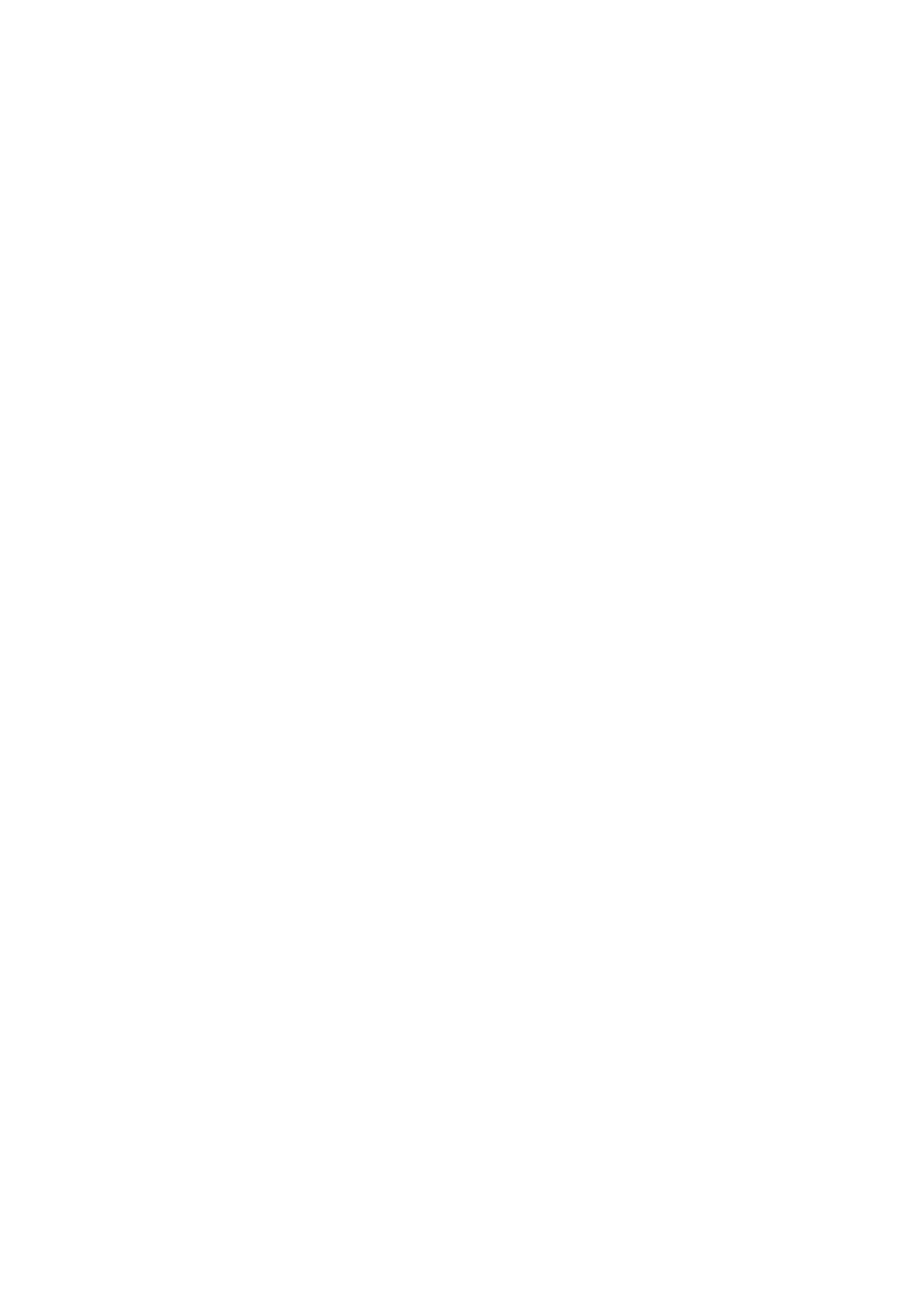### Work Programme Children and Young People Overview and Scrutiny Committee

Policy framework documents – Children and Young People's Plan and Youth Justice Plan

| <b>Item</b>                                                        | <b>Work Type</b>              | <b>Responsible</b><br>officer                                                         | <b>Objectives</b>                                                                                                                                                                                                |  |
|--------------------------------------------------------------------|-------------------------------|---------------------------------------------------------------------------------------|------------------------------------------------------------------------------------------------------------------------------------------------------------------------------------------------------------------|--|
| December 2016                                                      |                               |                                                                                       |                                                                                                                                                                                                                  |  |
| Council Plan<br>Monitoring Q2<br>2016-17                           | Performance<br><b>Reviews</b> | Director of<br>Children and<br><b>Adult Services</b>                                  | To scrutinise Q2 performance against<br>council plan monitoring in relation to<br>indicators that fall within the remit of<br>this committee.                                                                    |  |
| <b>School Admission</b><br>Arrangements 2018                       | Pre-decision<br>Scrutiny      | Assistant<br>Director,<br>Partnership<br>Commissioning                                | To scrutinise the proposed admission<br>arrangements for 2018 and forward<br>recommendations to Cabinet for<br>consideration.                                                                                    |  |
| <b>Draft Capital and</b><br><b>Revenue Budget</b><br>2017-18       | Pre-decision<br>scrutiny      | <b>Chief Finance</b><br>Officer                                                       | To scrutinise the proposed draft<br>Capital and Revenue Budgets for<br>2017-18, in relation to the services that<br>fall within the remit of this Committee.                                                     |  |
| <b>Sufficiency Report</b>                                          | Pre-decision<br>scrutiny      | <b>Assistant</b><br>Director,<br>Partnership<br>Commissioning                         | To scrutinise the draft sufficiency<br>report                                                                                                                                                                    |  |
| <b>Youth Justice Plan</b>                                          | Pre-decision<br>scrutiny      | <b>Interim Assistant</b><br>Director, School<br><b>Effectiveness and</b><br>Inclusion | To scrutinise the draft Youth Justice<br><b>Plan</b>                                                                                                                                                             |  |
| <b>Short Breaks</b>                                                | Pre-decision<br>scrutiny      | Assistant<br>Director,<br>Partnership<br>Commissioning                                | To scrutinise the report with updated<br>information on providers needed and to<br>examine the idea that a part of the<br>budget should be held centrally and<br>that some services are provided<br>centrally.   |  |
| Medway Child Health<br>Recommissioning<br>Project                  | Pre-decision<br>scrutiny      | Public Health/<br>Assistant<br>Director,<br>Partnership<br>Commissioning              | Interim Director of To scrutinise a report on proposals for<br>a Medway Child Health<br>recommissioning project and to<br>determine whether or not the proposals<br>are substantial variation or<br>development. |  |
|                                                                    |                               | January 2017                                                                          |                                                                                                                                                                                                                  |  |
| Attendance of the<br>Portfolio Holder for<br><b>Adult Services</b> | Holding to<br>account         | <b>Councillor Brake</b>                                                               | To hold the Portfolio Holder for Adult<br>Services to account on<br>performance against his<br>portfolio in relation to the<br>Independent Safeguarding and<br><b>Review Services</b>                            |  |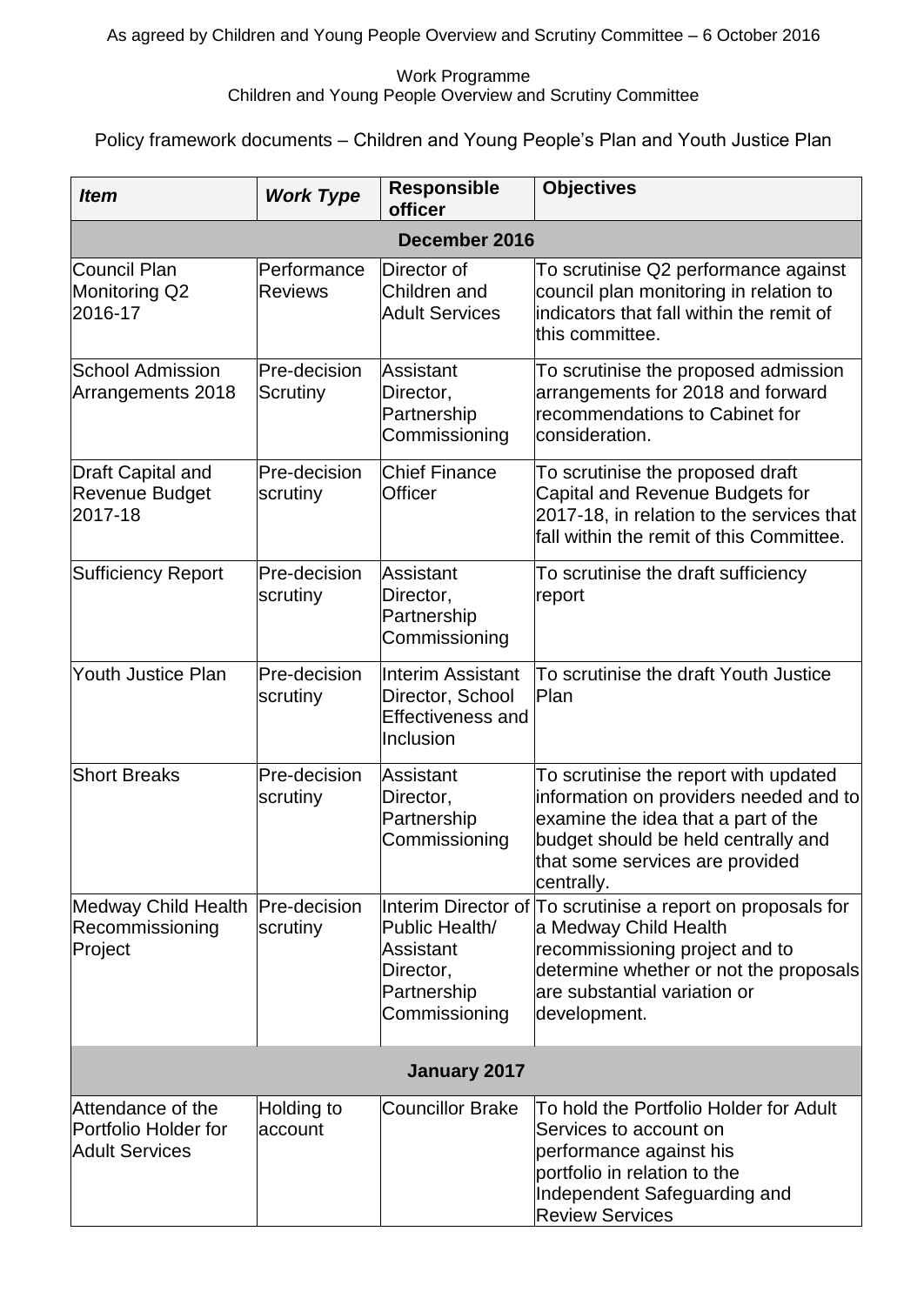| <b>Item</b>                                                                                                      | <b>Work Type</b>              | <b>Responsible</b><br>officer                                                         | <b>Objectives</b>                                                                                                                                                                                                                                                         |
|------------------------------------------------------------------------------------------------------------------|-------------------------------|---------------------------------------------------------------------------------------|---------------------------------------------------------------------------------------------------------------------------------------------------------------------------------------------------------------------------------------------------------------------------|
| <b>Adoption Services</b>                                                                                         | Other                         | Assistant<br>Director,<br>Children's Social<br>Care                                   | To scrutinise a report on adoption<br>services in Medway.                                                                                                                                                                                                                 |
|                                                                                                                  |                               | <b>March 2017</b>                                                                     |                                                                                                                                                                                                                                                                           |
| Attendance of the<br>Portfolio Holder for<br><b>Children's Services</b><br>(Lead Member)                         | Holding to<br>account         | Councillor<br><b>Mackness</b>                                                         | To hold the Portfolio Holder for<br>Children's Services (Lead Member) to<br>account on performance against his<br>portfolio.                                                                                                                                              |
| Attendance of the<br>Portfolio Holder for<br>Educational<br>Attainment and<br>Improvement                        | Holding to<br>account         | <b>Councillor Potter</b>                                                              | To hold the Portfolio Holder for<br><b>Educational Attainment and</b><br>Improvement to account on<br>performance against his portfolio                                                                                                                                   |
| Annual report on<br><b>School Performance</b><br>2016                                                            |                               | <b>Interim Assistant</b><br>Director, School<br><b>Effectiveness and</b><br>Inclusion | To scrutinise the annual report of the<br>performance of schools in Medway.                                                                                                                                                                                               |
| <b>Council Plan</b><br>Monitoring Q3<br>2016-17                                                                  | Performance<br><b>Reviews</b> | Director of<br>Children and<br><b>Adult Services</b>                                  | To scrutinise Q3 performance against<br>council plan monitoring in relation to<br>indicators that fall within the remit of<br>this committee.                                                                                                                             |
| To be determined:                                                                                                |                               |                                                                                       |                                                                                                                                                                                                                                                                           |
| Community Children's Community<br><b>Nursing Service</b>                                                         | <b>Issues</b>                 | Assistant<br>Director,<br>Partnership<br>Commissioning                                | To scrutinise a report updating<br>Members on the planned development<br>of a Medway and Swale Children's<br><b>Community Nursing Service.</b><br>This is now part of the Medway Child<br><b>Health Recommissioning Project and</b><br>therefore will be removed from the |
| Aut Even                                                                                                         | Other                         | Deputy Director,<br>Children and<br><b>Adult Services</b>                             | work programme<br>To consider a report regarding Aut<br>Even (added to the work programme at<br>the 26 May 2016 meeting)                                                                                                                                                  |
| Home to School<br>(including Special<br><b>Educational Needs</b><br>and Disabilities)<br><b>Transport Policy</b> | Pre-decision<br>scriutiny     | <b>Interim Assistant</b><br>Director, School<br>Inclusion                             | To consider the outcome of<br>consultation relating to the Home to<br>Effectiveness and Schools (including SEN and<br>disabilities) Transport Policy                                                                                                                      |
| <b>Female Genital</b><br>Mutilation                                                                              | Other                         | <b>Interim Deputy</b><br>Director, Children<br>and Adult<br><b>Services</b>           | To consider a report providing<br>linformation on Female Genital<br>Mutilation.                                                                                                                                                                                           |